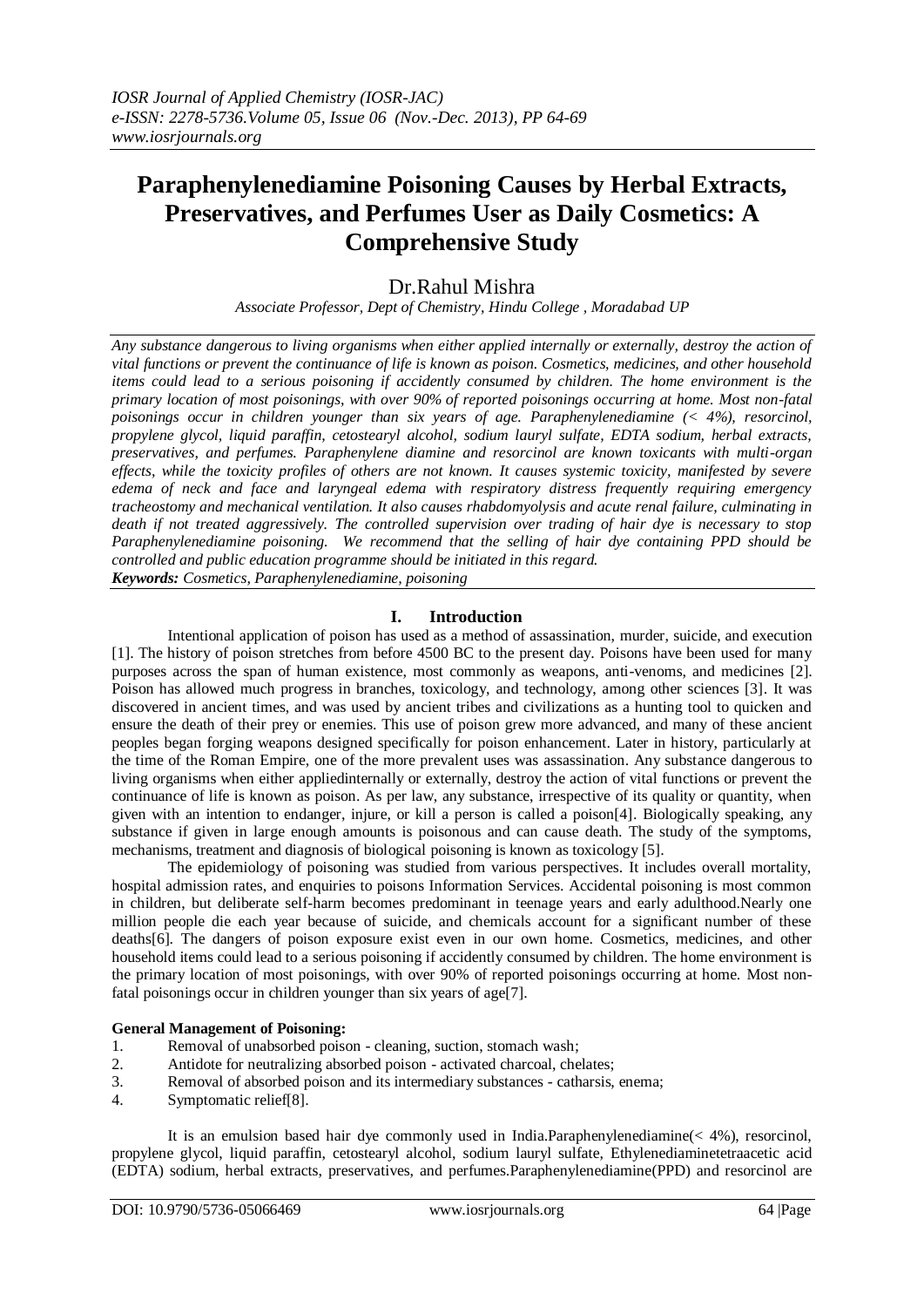known toxicants with multi-organ effects, while the toxicity profiles of others are not known.Accidental or suicidal ingestion of PPD causes systemic toxicity, manifested by severe edema of neck and face and laryngeal edema with respiratory distress frequently requiring emergency tracheostomy and mechanical ventilation. It also causes rhabdomyolysis and acute renal failure, culminating in death if not treated aggressively. Resorcinol is a Phenolic chemical used in photography, tanning and cosmetics (hair dye) industry. It is also a pharmaceutical agent used topically in skin diseases. Resorcinol is a moderately toxic and corrosive chemical. After oral administration, resorcinol is readily absorbed from the gastrointestinal tract, metabolized, and excreted by male and female rats, indicating little potential for bioaccumulation in animal tissues. It is known to cause eye, skin, oral and gastrointestinal injuries. Systemic toxicity is manifested as vomiting, dyspnea, methemoglobinemia, hypothermia, tachypnea, pallor, profuse sweating, hypotension and tachycardia.Rhabdomyolysis means destruction or disintegration of striated muscle. This syndrome is characterized by muscle breakdown and necrosis resulting in the leakage of the intracellular muscle constituents into the circulation and extracellular fluid. Rhabdomyolysis ranges from an asymptomatic illness with elevation in the creatine kinase (CK) level to a life threatening condition associated with extreme elevations in CK, electrolyte imbalances, acute renal failure and disseminated intravascular coagulation. The cause of rhabdomyolysis is usually easily identified; however, in some instances the etiology is elusive. Muscular trauma is the most common cause of rhabdomyolysis. Less common causes include muscle enzyme deficiencies, electrolyte abnormalities, infectious causes, drugs, toxins and endocrinopathies. Rhabdomyolysis is commonly associated with Myoglobinuria, and if this is sufficiently severe, it can result in acute renal failure. Weakness, myalgia and tea-colored urine are the main clinical manifestations.The most sensitive laboratory finding of muscle injury is an elevated CK level. In the absence of myocardial or brain infarction, CK > 5000 U/l indicates serious muscle injury.

The management of patients with rhabdomyolysis includes advanced life support (airway, breathing and circulation) followed by measures to preserve renal function and the latter includes vigorous hydration. The use of alkalizing agents and osmotic diuretics, while commonly used remains of unproven benefit[9].

[Bourquia](http://www.ncbi.nlm.nih.gov/pubmed?term=%22Bourquia%20A%22%5BAuthor%5D) et al.[10]conducted a review on Systemic toxicity of Paraphenylenediamine. 4-cases, seen in the nephrology department, concerning women aged from 18 to 35 years who had tried to commit suicide by drinking varying amounts of that hair dye. The initial symptom was acute asphyxia, which required emergency tracheostomy in three cases. Thereafter, the most important visceral damage was acute renal failure, usually with oliguria or anuria, for which hemodialysis was performed in two cases. In these patients treated at an early stage, the mid- and long-term prognosis was satisfactory. Rhabdomyolysis is the principal mechanism underlying PPD systemic toxicity; it is in particular, responsible for the renal failure observed.Averbukh et al.[11]conducted a study on rhabdomyolysis and acute renal failure induced by Paraphenylenediamine and concluded that paraphenylenediamine may cause rhabdomyolysis resulting in acute renal failure in humans.Saito et al. [12]presented Rhabdomyolysis due to Paraphenylenediamine (hair dye) reported an autopsy case, a 44 years old, previously healthy male, drinking a beverage containing PPD, prepared for a homicidal use. Total intake of PPD was about 3 g (63 mg/kg). Principal clinical manifestation of the patient was muscle rigor with tenderness, initially developed at the lower extremities and subsequently extending to all over the skeletal muscles. Laboratory examinations disclosed high CPK (137,600), LDH (3895), GOT (3400) and GPT (545), and leukocytosis (26600), indicating massive skeletal muscle necrosis. ECG revealed mild depression of ST junction in the II and aVF leads. Urine showed dark brownish discoloration and diminished in volume subsequently. Scattered necrosis of muscular fibers was observed in a biopsy of the femoral muscles. The consciousness was rather clear during the course. The patient collapsed and soon died in the course of about 30 h. Clinically, the cause of death was thought to be acute renal failure due to rhabdomyolysis. Afterwards PPD was detected in the urine obtained in the hospital. Autopsy confirmed the clinical diagnosis; Renal collecting ducts and distal tubules were occluded by dark brownish myoglobin casts and its epithelium massively necrotized; skeletal muscles showed scattered coagulation necrosis and were partially associated with inflammatory cell infiltration. Lie et al.[13] conducted a study on Rhabdomyolysis in self-induced poisoning. A prospective study of 103 patients hospitalized for self-poisoning the incidence of rhabdomyolysis (creatine kinase > 1000 U/l) was nearly 7%. A further 9.7% had elevated creatine kinase activity, but lower than 1000 U/l. Two patients showed clinical symptoms of rhabdomyolysis at time of admission; one after heroin and the other after salicylate intoxication. Both developed renal failure, and one of them underwent peritoneal dialysis. The high incidence of rhabdomyolysis found in the study suggests that creatine kinase activity should be considered in all cases of intoxication admitted to hospital. Rhabdomyolysis may often present no symptoms even in conscious patients, and serious complications can be limited by preventive measures if rhabdomyolysis is recognized early. Shemesh et al. [14] conducted a study on Rhabdomyolysis in Paraphenylenediamine intoxication. They noticed edema of the upper airways and rhabdomyolysis developed in a young patient because of Paraphenylenediamine poisoning. Treatment with adrenaline, steroids and enforced diuresis prevented tracheostomy and renal failure. Zeggwagh et al. [15] reported a case on left ventricular thrombus and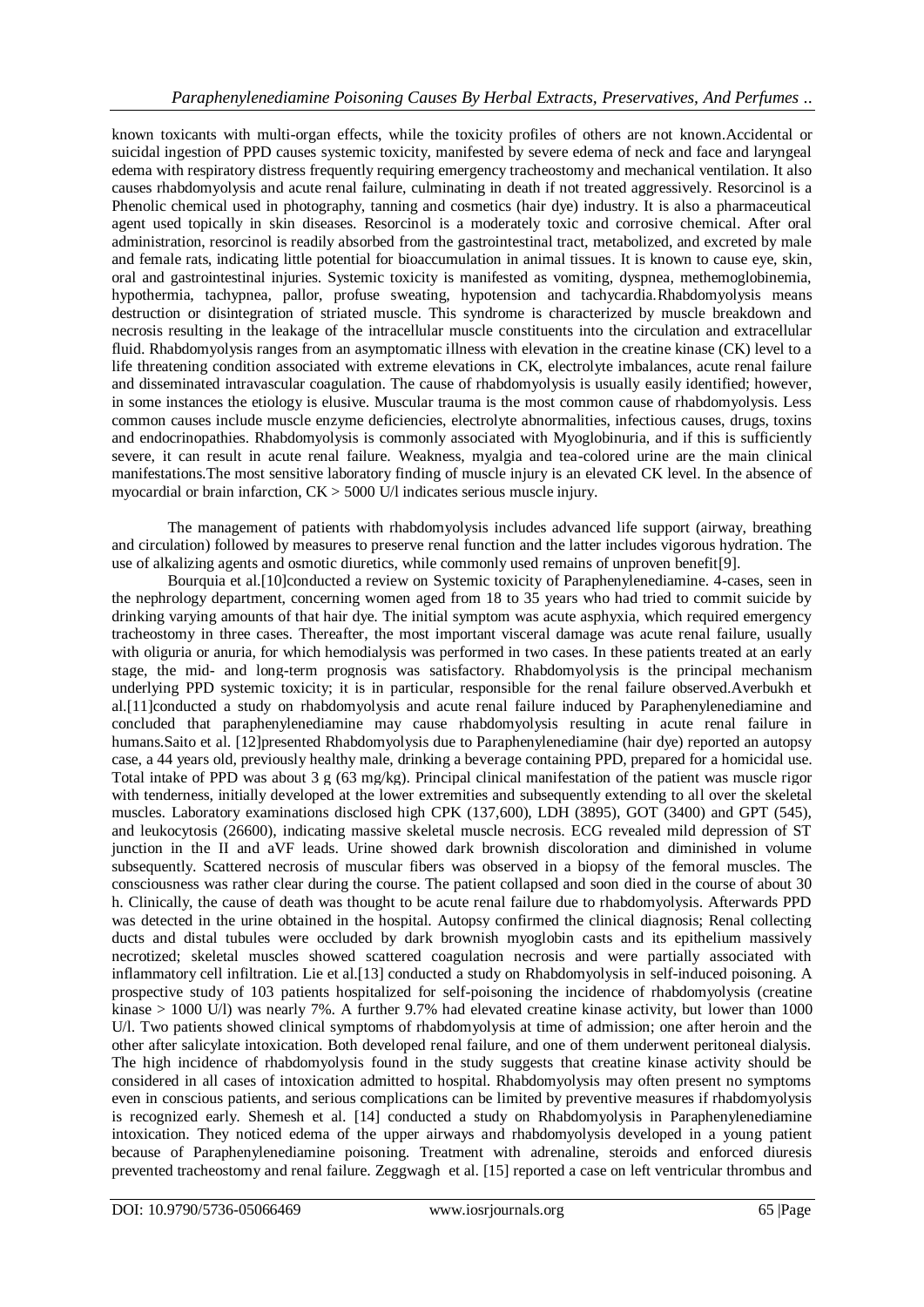Myocarditis induced by Paraphenylenediamine poisoning. They showed that the Paraphenylenediamine (PPD) poisoning caused Myocarditis but there is no data on the echocardiographic features. They report a case of Myocarditis induced by PPD poisoning with echographic data. After ingestion of 5 g of PPD, an 18-year-old woman was admitted to the hospital with asphyxia and rhabdomyolysis. An electrocardiogram showed ventricular extra systoles and negative T waves. The serum concentration of CK was 28,020 UI l (-1) (isoenzyme  $MB = 840$  UI l (-1)). A transthoracic echocardiography showed significant left and right ventricular hypokinesis (shortening fraction  $= 20\%$  and left ventricular ejection fraction  $= 35\%$ ) and a left ventricular apical thrombus. Anticoagulation treatment with heparin was initiated. A follow-up echocardiogram performed on the 15th day showed normalization of ventricular function and disappearance of the thrombus. No embolic event was noted. Echocardiography is indicated in the Myocarditis induced by PPD poisoning to prove the ventricular function as well as the presence of a thrombus. Case report on acute renal failure following PPD poisoning: a case report and review, systemic poisoning with PPD by Anuradha et al., [16] presenting with characteristic features of severe angioneurotic edema, rhabdomyolysis and intravascular hemolysis with hemoglobinuria culminating in acute renal failure. Though rare in western countries, such poisoning is common in East Africa, Indian subcontinent and Middle East countries. They discussed the clinical features and key management issues of systemic PPD poisoning. Kallel et al. [17]conducted a retrospective study on Clinical manifestations of systemic paraphenylenediamine intoxication over six years (1994–2000) in the medical intensive care unit (ICU) of a University hospital and it concerned 19 patients hospitalized for systemic PPD intoxication. The mean age  $(\pm$  SD) was 27.9  $\pm$  16.8 yrs, the sex ratio was about 0.58 and the Simplified Acute Physiology Score (SAPS II) was  $30 \pm 27$ . At admission, clinical symptoms were dominated by cervicofacial edema (79%), chocolate brown colored urine (74%), upper airway tract edema (68.4%), oliguria (36.8%), muscular edema (26.3%) and shock (26.3%). The biological results were dominated by rhabdomyolysis (100%), metabolic acidosis (100%), acute renal failure (ARF) (47.4%) and hyperkalaemia (26.3%) (Biological disturbances were more pronounced in patients with ARF). The therapies used were gastric lavage (100%), fluid infusion (100%), mechanical ventilation (84.2%), alkalinization (80%), corticosteroids (84.2%), vasopressors (26.3%) and renal replacement therapy (26.3%). The intoxication evolution was marked by the death of six patients (31.6%); five of them had developed ARF. The mechanical ventilation duration and the ARF occurrence testify to the severity of the intoxication. Ayoub Filali et al. [18] conducted aretrospective Study of Acute Systemic Poisoning of Paraphenylenediamine (Occidental Takawt) in Morocco. In this study they revealed 374 cases with a female predominance (77%). The majority of poisoning was intentional (78.1%) and the group most prone to PPD poisoning were the young population (15.1–25 and 25.1–35 years-old-age groups) accounting for 54.3 and 15.2%, respectively and 21.1% of poisoning cases were fatal, and the source/route of poisoning was by ingestion in the largest number of cases (93%). 50% of poisoning were from the south of Morocco, where photo-therapy knowledge is very developed. The largest number of cases was recorded in 2001 (20.1%). Motaouakkil et al. [19]reported a study on rhabdomyolysis and paraphenylene-diamine poisoning a cohort study was spread over six years (1999–2004). 315 patients were admitted over this period. They noticed a clear female predominance. The intoxication was voluntarily aiming at autolysis in 93.3% of the cases. The patients were admitted at about 5±5.3 hours after the intoxication. The clinical chart was at first dominated by the respiratory and renal symptoms. The mean of CPK was 132,351.8±164,978 UI/l. The treatment was especially symptomatic. The mortality was 47%. The multivariate analysis concluded that acid urinary pH, hyperglycemia, hard muscles, beta mimetic drugs and MPM II $> 0.14$  were associated with a poor prognosis. The PPD poisoning represents the first cause of toxic rhabdomyolysis in their context and responsible of high mortality. For that, it's necessary to control PPD trade, to inform the medical persons and a rapid management.

Ram et al. [20]conducted a study on Paraphenylenediamine ingestion: an uncommon cause of acute renal failure. During a four-year period from 2002 to February 2006, 10 persons were admitted to their Institute after consuming a hair dye in a suicidal bid. The percentage of ARF due to PPD was 0.95%. Seven patients out of 10 (70%) who consumed PPD developed ARF. All 10 patients, including the patients who had normal renal function had features of rhabdomyolysis. Two patients required ventilator support for respiratory distress and two more required tracheostomy due to upper airway tract edema. One patient has expired after two sessions of dialysis. Renal biopsy in two patients (one postmortem) showed acute tubular necrosis along with presence of casts in tubules due to myoglobin. Bhargava et al., [21]case study on Hair Dye Poisoning had shown that, Hair dye ingestion is an uncommon form of poisoning in the west; however, in some parts of the world such as East Africa and Indian Sub-continent it is common. The main component of hair dye causing toxicity is Paraphenylenediamine (PPD), has been found to cause angio-neurotic edema, rhabdomyolysis and renal failure. They presented a case of hair dye poisoning who presented with respiratory distress due to laryngeal edema and later developed trismus and carpo-pedal spasm. This case report highlights the combined toxicities of sodium EDTA and PPD [22]. Out of 10 cases six were males and four females. The mean age was 20.9 yrs. At admission, clinical symptoms were dominated by paresis, angioedema, asphyxia, oliguria and itching. The biological results were dominated by rhabdomyolysis (100%), metabolic acidosis (100%), acute renal failure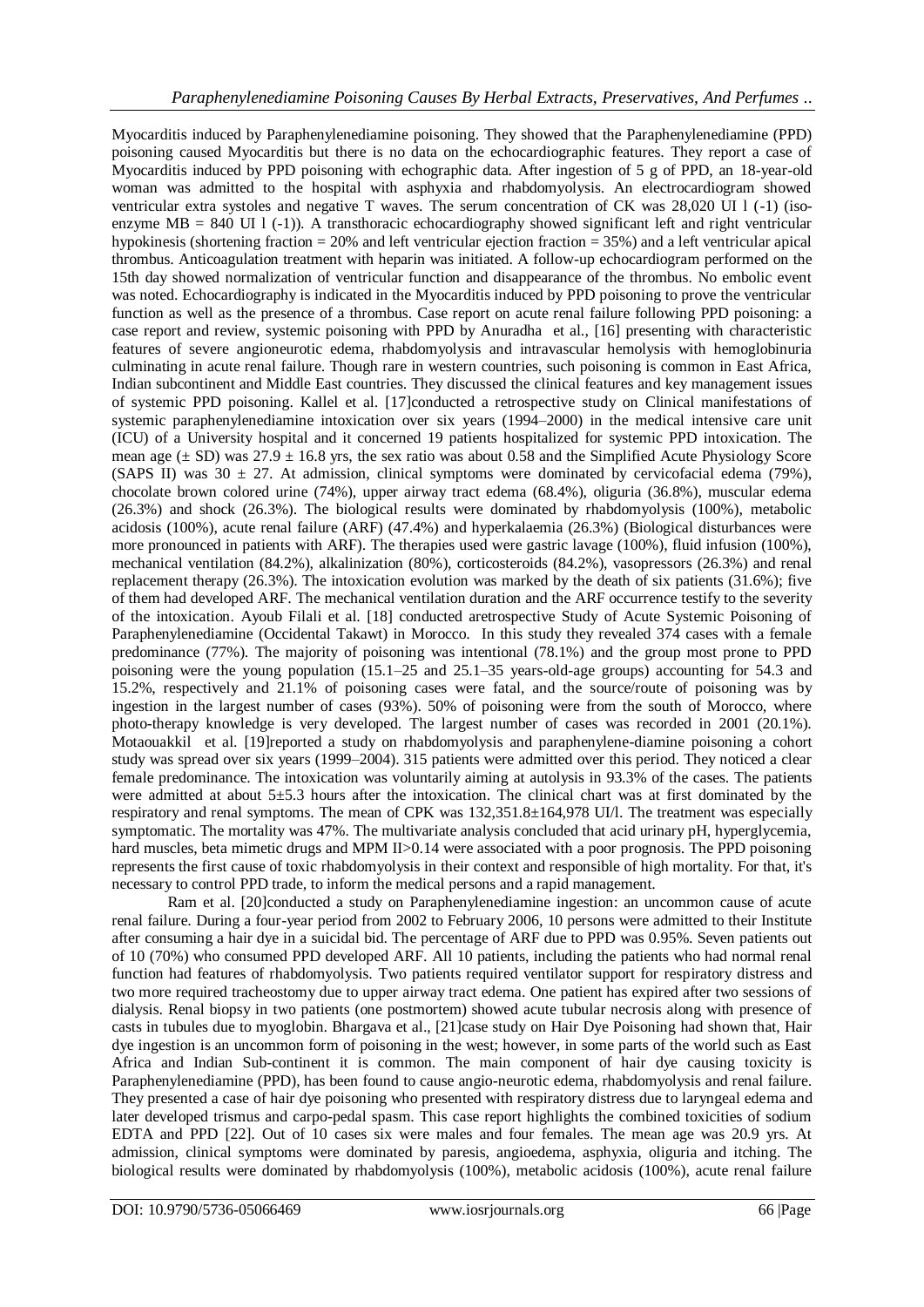(ARF) (80%), hyperphosphatemia (70%) hyperkalaemia (50%) and hypocalcemia (50%). The therapies used were gastric lavage (100%), fluid infusion (100%), mechanical ventilation (80%), alkalinization (40%), corticosteroids (50%), and renal replacement therapy (80%). Six patients died. The amount of toxin, higher level of azotemia, potassium and phosphorous and lower calcium at the time of admission were significantly associated with higher mortality. Levels of CPK, LDH, AST, ALT and delay in access to tertiary care centre were higher in those who expired; the difference was statistically not significant. Age and serum bicarbonate level did not influence mortality. Clinical manifestations of systemic PPD intoxication include respiratory, muscular, renal and hemodynamic syndromes. Treatment is largely supportive. Mortality rate is high and ARF affects survival adversely.

Abidi et al.[23] reported a case on myocardial lysis in a fetus induced by maternal Paraphenylenediamine poisoning following an intentional ingestion to induce abortion. The acute toxicity of Paraphenylenediamine (PPD) has been associated with several histopathological changes. However, its toxicity for the fetus has never been reported in the literature. They report a case of myocardial lysis in a fetus expelled by a 22yearold mother after apparent ingestion of an unknown amount of PPD. The patient was admitted to intensive care unit with acute onset of respiratory distress and rhabdomyolysis. The pelvic ultrasonography on admission showed a normally progressing pregnancy of 23–24 weeks. On day 9 post-ingestion, the patient spontaneously expelled a non-viable fetus. The fetal examination did not show any external or macroscopic abnormalities. However, the histopathological exam showed an important heart and lung congestion. There was also some interstitial edema and inflammation at the base of the lingua, in addition to a chorionic villus thrombosis and abruption placentae. The histopathology of the myocardium showed lysis of the cardiac muscle. This observation suggests that the PPD was most likely responsible for the myocardial injury in the fetus.

Abdelraheem et al., [24] studied on acute renal failure owing to paraphenylenediamine poisoning in Sudanese children. A three year period (2006–2008) were extracted from the medical records of the Pediatric Nephrology Unit, 17 children (16 female) were admitted to the Pediatric Nephrology Unit with PPD intoxication. Mean age was 13.8 yrs (range 2–18). Thirteen (76.4%) had attempted suicide, three (17.6%) were poisoned because of attempted murder and one poisoning (5.8%) was accidental. Eight children (47%) required tracheostomy for severe angioneurotic edema. Of 12, (71%) who developed acute renal failure (ARF), nine required dialysis and three were managed conservatively. Two children (12%) died and the other 15 recovered with normal renal function. PPD intoxication is a life-threatening condition with significant morbidity and mortality in children. Clinical manifestations and outcome are similar to those in adults. Mortality can be reduced by early recognition, prompt referral and aggressive supportive treatment. Sahay et al. [25]studied on Hair dye ingestion--an uncommon cause of acute kidney injury. 30 consecutive cases (24 males and 6 females) of hair dye induced renal failure seen. All the patients were aged between 18 to 40 years (26.9  $\pm$ 4.95 years). The quantity of dye consumed ranged between 50–100 ml (79.5  $\pm$ 22.45). All patients presented with oliguria and fluid overload. Dyspnoea was seen in 24 (80%) while 10 (33.33%) had hypertension. Encephalopathy and seizures were seen in 10 (33.3%). None of the patients had evidence of hemolysis, hematological abnormalities or skin rash. Three patients had elevated SGPT (340 IU/l) which returned to base line after two weeks while creatinine phosphokinase (CPK) was elevated in 6(20%) patients. The oliguric phase lasted from one to three weeks and serum creatinine normalized in 21 (70%) patients. Renal biopsy done in 15 patients (done ante mortem in 10 and postmortem in 5) showed evidence of acute tubular necrosis (ATN) in eight, acute interstitial nephritis (AIN) in seven patients. All patients received dialytic support. Eight (26.6%) patients succumbed. Hair dye is an unusual but important cause of acute kidney injury. The commonest renal lesions are acute tubulointerstitial damage. Respiratory and hemodynamic supportive therapy is essential for recovery. Yadavendra Reddy et al. [26]conducted a study on Paraphenylenediamine Poisoning. There was ten-fold rise in the number of Paraphenylenediamine Poisoning cases in the year upto May 2008. They are replacing the other modes of suicidal attempts such as pesticide poisoning and burn. It is more common in females (65%) and more in the age group of 15 to 35 years. There is high incidence and rapid rise of Paraphenylenediamine poisoning cases in this area. Many of them developing severe laryngeal edema within hour of consumption; which is not responding to medical treatment. So, timely reaching the hospital and emergency tracheostomy had major impact on mortality. A number of patients also developed renal failures. These alarming facts suggest the necessity to impose the regulation on the sale of Paraphenylenediamine as hair dye. Mohamed Abdelraheema et al., [27] study on Paraphenylene Diamine (Hair Dye) Poisoning in Children; in this article they reviewed the literature for PPD intoxication in children. PPD intoxication is a major health problem in eastern Africa, particularly Sudan, and in Morocco. It is also common in the Indian subcontinent. In two large series from Morocco and Sudan, Children constituted 11.5 and 18% of affected individuals, respectively. Acute poisoning by PPD causes characteristic severe angio-edema of the upper airway, often requiring tracheotomy, accompanied by a swollen, dry, hard and protruding tongue. PPD intoxication results in multisystem involvement and can cause rhabdomyolysis and acute kidney injury (AKI), flaccid paralysis, severe gastrointestinal manifestations, cardiotoxicity and arrhythmias. This form of severe intoxication is fatal if not treated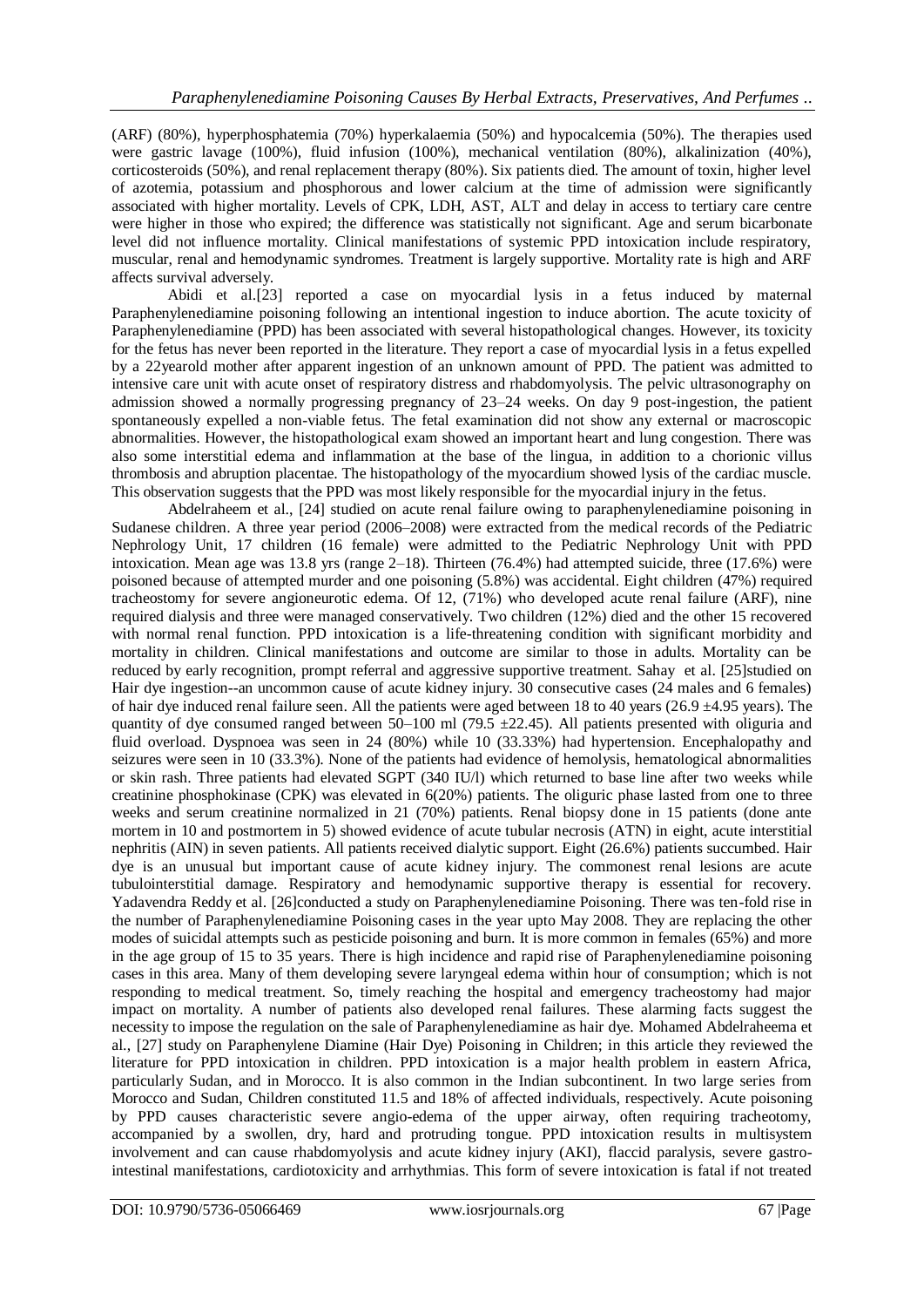aggressively. There is no specific antidote and treatment is mainly supportive with renal replacement therapy commonly used in cases with AKI. Mortality rate ranges between 12–42% are reported. PPD intoxication is a life threatening condition. Clinical outcomes rely on early recognition, prompt referral, and aggressive supportive treatment in collaboration with different specialties.

Dr. Sushil Kumar [28] conducted a review on Suicide by Para-phenylenediamine Poisoning has shown that 23-cases of acute Para-phenylenediamine poisoning were examined clinically at emergency ward of Rama Medical College Hospital, Kanpur (Uttar Pradesh) irrespective of age, sex and socio-economic strata along with route and manner of administration of the poison. Albuminuria, anaemia, hypocalcemia, leucocytosis, thrombocytopenia, increased serum bilirubin, prolonged bleeding and clotting time along with increased levels of liver enzymes and serum creatinine were observed as significant bio-chemical parameters; on investigation in respect to complete haemogram, liver function test, renal function test, serum electrolytes, serum CPK levels and arterial blood gas analysis. This study showed that PPD poisoning was fatal in about 18.75 percent cases. The poisoning of PPD was more common in this region previously. Poisoning of hair dye (PPD) is more common these days. The controlled supervision over selling of hair dye is necessary to stop PPD poisoning. They recommend that the selling of hair dye containing PPD should be banned and public education programmers should be initiated in this regard so that mortality from PPD may be prevented, because availability of PPD in home causes easy accessibility of this poison. Anugrah Chrispal et al. [29] conducted a study on Hair dye poisoning- an emerging problem in the tropics: an experience from a tertiary care hospital in South India. A chart review including records of clinical presentations, laboratory findings and treatment details was carried out. Eleven of the patients were women and the mean age was 27.2 years. The predominant clinical features were cervico-facial edema and pain, cola-coloured urine and oliguria. Laboratory investigations revealed elevated hepatic transaminases (100%), leucocytosis (92.3%), elevated creatinine phosphokinase (92.3%), metabolic acidosis (84.6%), hypocalcaemia (61.5%), hyperphosphataemia (46.2%) and renal failure (38.5%). Trends towards a poor outcome were evident among the following patients: late presentation at our centre; when no gastric lavage was done at the primary-care centre; those requiring tracheotomy/intubation at the primary centre; presentation with a low Glasgow Coma Score or seizures; established renal failure; and those who subsequently require dialysis, mechanical ventilation or intensive care. They concluded that hair dye poisoning classically presents with cervico-facial edema, severe rhabdomyolysis and renal failure. Early therapy with tracheostomy and aggressive forced dieresis are essential in order to prevent the high mortality associated with this toxin. It is imperative to raise public awareness of the potential toxicity of the dye as well as to educate physicians about the need for aggressive and early treatment.

Shalaby et al. [30]conducted a retrospective study on Clinical profile of acute Paraphenylenediamine intoxication in Egypt over seven years (2001–2008) on 25 cases with acute PPD intoxication admitted to the Poison Control Center Ain Shams University Hospitals, Cairo, Egypt. The mean age of the cases was 35.34 +/- 10.5 years; the male to female ratio was 18:7. Cervicofacial and laryngeal edema was the dominating presenting manifestation in 72% of the cases, 100% of the cases developed rhabdomyolysis, 80% had impaired renal functions, elevated liver transaminases were detected in 76% of cases, 75% showed hyperkalaemia and 16% died due to ventricular arrhythmia. In conclusion, PPD causes serious multisystem toxicity and its selling to the public should be officially restricted. Gurusamy et al. [31]reported a case study on Hair Dye Poisoning in a Tertiary Care Hospital at Madras Medical College & Government General Hospital, Chennai-03. This study analyzed the profile of five hair dye-poisoning cases. Out of them, four were males. The only female patient was six months amenorrhea. As she consumed only few ml. she was asymptomatic. The fetal heart sounds and movements were good. Among the male patients, two patients developed angio-neurotic edema. One was in need of emergency tracheostomy and the other one was treated comfortably with epinephrine injection. Both renal as well as respiratory failure occurred in two patients who died in the hospital itself. A male patient with respiratory failure presented with metabolic acidosis and hypotension died within 20 h of admission to the hospital. The one who expired after 20 days of hospital admission had pancreatitis the cause of which was enigmatic as had binge alcohol intake with hair dye. Rhabdomyolysis occurred in two patients one of whom had very high CPK, i.e., > 60,000 units/dl. Alkaline diuresis was done for the patient who had rhabdomyolysis, which prevented the development of renal failure in those patients. Nephrotic range of protenuria was present in only two cases though albuminuria was found in four out of five cases. All the patients who developed acute renal failure died in spite of dialysis. Acute renal failure increases duration of hospital stay and mortality. They conclude that hair dye ingestion was associated with respiratory, muscular, renal and metabolic complications. As there is no specific antidote for paraphenelynediamine, early referral and prompt supportive therapy for the complications will minimize the morbidity and mortality.